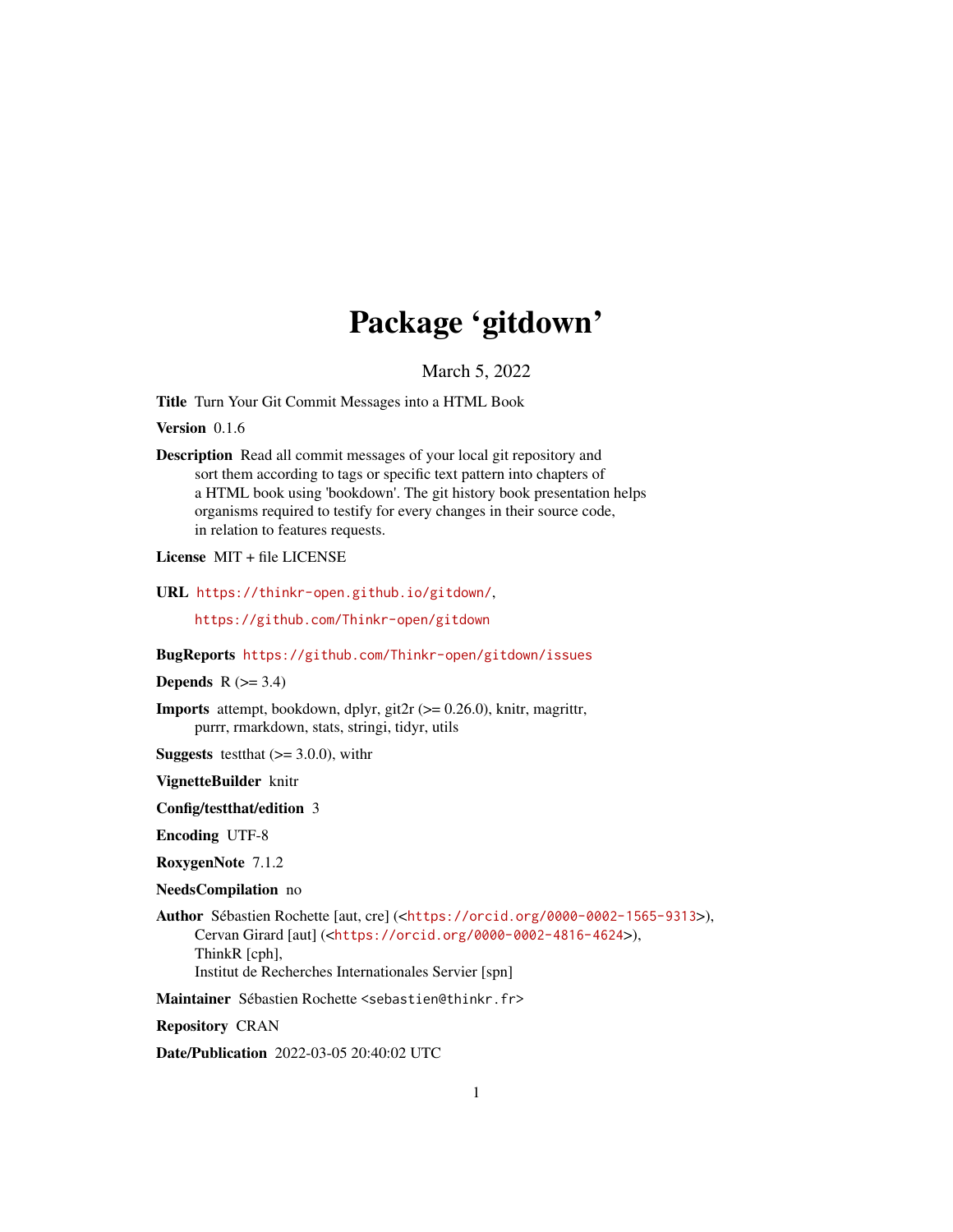# <span id="page-1-0"></span>R topics documented:

| Index |  |
|-------|--|
|       |  |
|       |  |
|       |  |
|       |  |
|       |  |
|       |  |
|       |  |
|       |  |
|       |  |
|       |  |

create\_vignette\_last\_modif

*Creates and updates a vignette in the 'vignette/' directory of a package with last modification time of tracked files*

# Description

Creates and updates a vignette in the 'vignette/' directory of a package with last modification time of tracked files

# Usage

```
create_vignette_last_modif(
 repo = "."path = "R",recursive = TRUE,
 untracked = TRUE
)
update_vignette_last_modif(
 repo = ".''.path = "R",recursive = TRUE,
 untracked = TRUE
)
```
# Arguments

| repo      | git repository                                         |
|-----------|--------------------------------------------------------|
| path      | Default to R folder. Use "" for the complete directory |
| recursive | Logical. Should the listing recurse into directories?  |
| untracked | Logical. Should the not tracked files be included?     |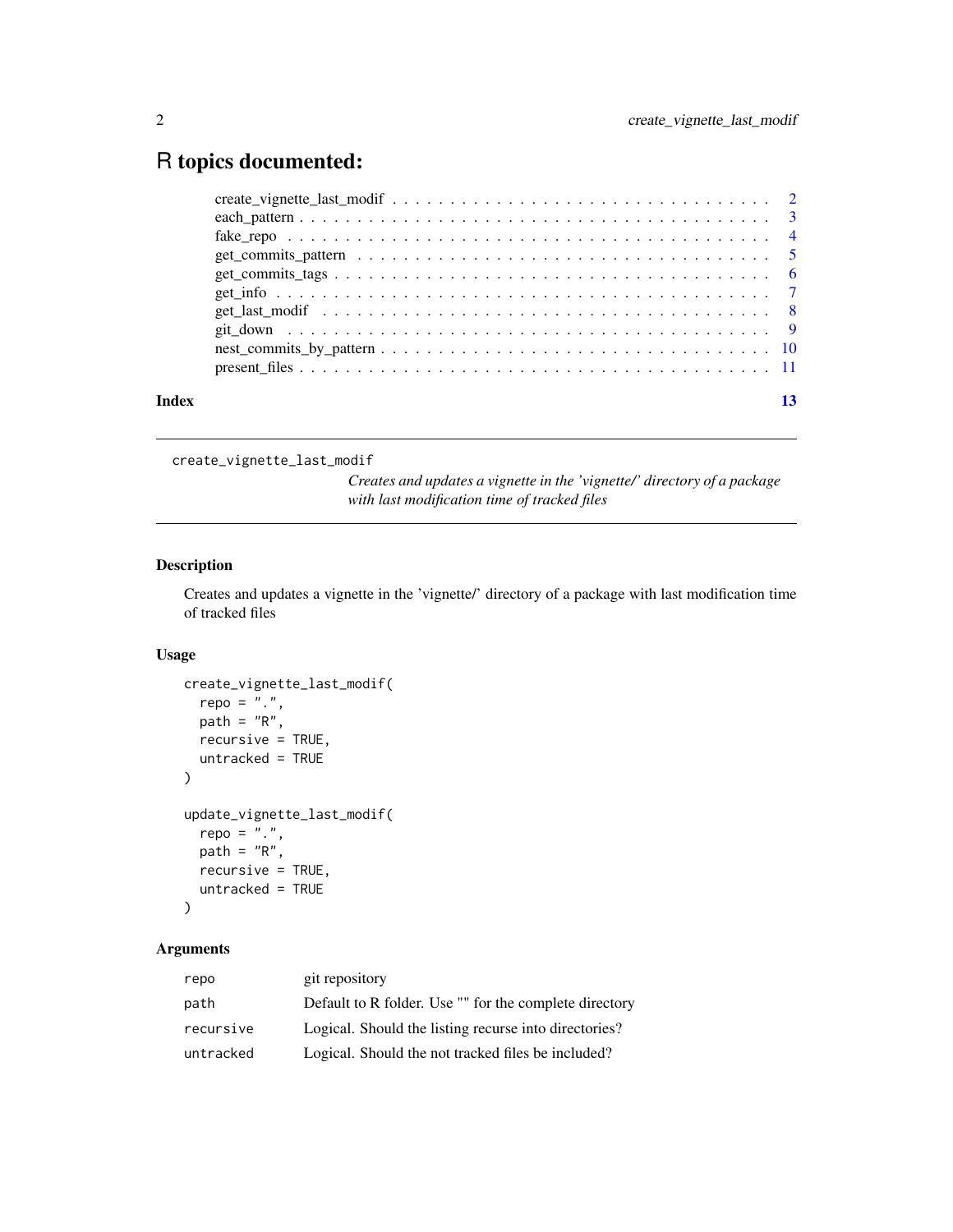# <span id="page-2-0"></span>each\_pattern 3

# Value

No return value, called for side effect. Creates and updates the content of the "modification\_files.Rmd" vignette

# Examples

```
# Creates vignette
repo <- fake_repo(as.package = TRUE)
if (rmarkdown::pandoc_available("2.0.0")) {
 create_vignette_last_modif(repo, path = "R")
}
# update vignette
repo <- fake_repo(as.package = TRUE)
if (rmarkdown::pandoc_available("2.0.0")) {
 update_vignette_last_modif(repo, path = "R")
 rmarkdown::render(file.path(repo, "vignettes", "modification_files.Rmd"))
}
```

| each_pattern | Create the text to add in a markdown file to present each pattern as a |
|--------------|------------------------------------------------------------------------|
|              | chapter of the book                                                    |

# Description

Create the text to add in a markdown file to present each pattern as a chapter of the book

## Usage

```
each_pattern(nest_commits, pattern.type)
```
# Arguments

| nest_commits | commits as nested with nest_commits_by_pattern |
|--------------|------------------------------------------------|
| pattern.type | Character name of the pattern to filter        |

# Value

A tibble with a row for each different pattern found and a 'text' column to be included in a markdown file:

- pattern.content: pattern found in the commit message
- link\_pattern: internal url of the pattern in the future HTML gitbook
- text: list of vectors of markdown text to present commits of each pattern in the HTML gitbook output
- pattern.type: name of the pattern found in the commit message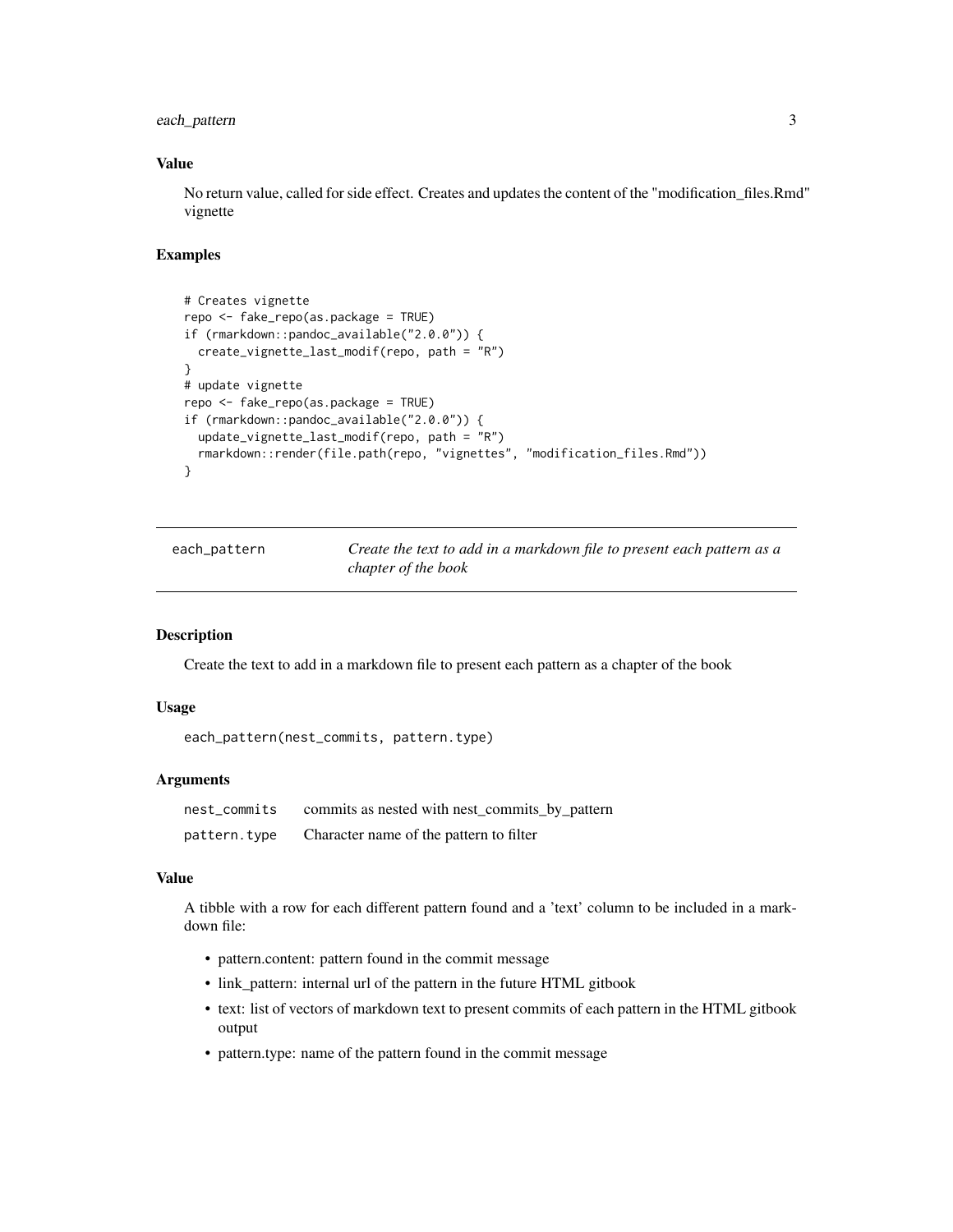- pattern.title: pattern.content or title used in the pattern.table a nested 'data' column with all related commits
- pattern\_numeric: extraction of numeric value in pattern.content
- data: a nested list of tibbles with commits content as issued from [get\\_commits\\_pattern\(\)](#page-4-1)

# Examples

```
repo <- fake_repo()
res_commits <- nest_commits_by_pattern(
  repo,
 pattern = c("Tickets" = "ticket[[:digit:]]+"),
  ref = "main", silent = TRUE
\mathcal{L}each_pattern(res_commits, "Tickets")
```
fake\_repo *Create a fake git repository in a specific folder*

### Description

A fake repository allows to create reproducible examples for this package functions

#### Usage

```
fake_repo(path = tempfile(pattern = "git2r-"), as.package = FALSE)
```
# Arguments

| path       | Path to fake repository                                                 |
|------------|-------------------------------------------------------------------------|
| as.package | Logical. Whether to add R/ and vignettes/ directories to fake a package |

# Value

Character. Path of a fake repository used for reproducible examples. Fake repository contains a few files with an initiated git repository.

```
# Fake repository with git
fake_repo()
# Fake repository that looks like package with git
fake_repo(as.package = TRUE)
```
<span id="page-3-0"></span>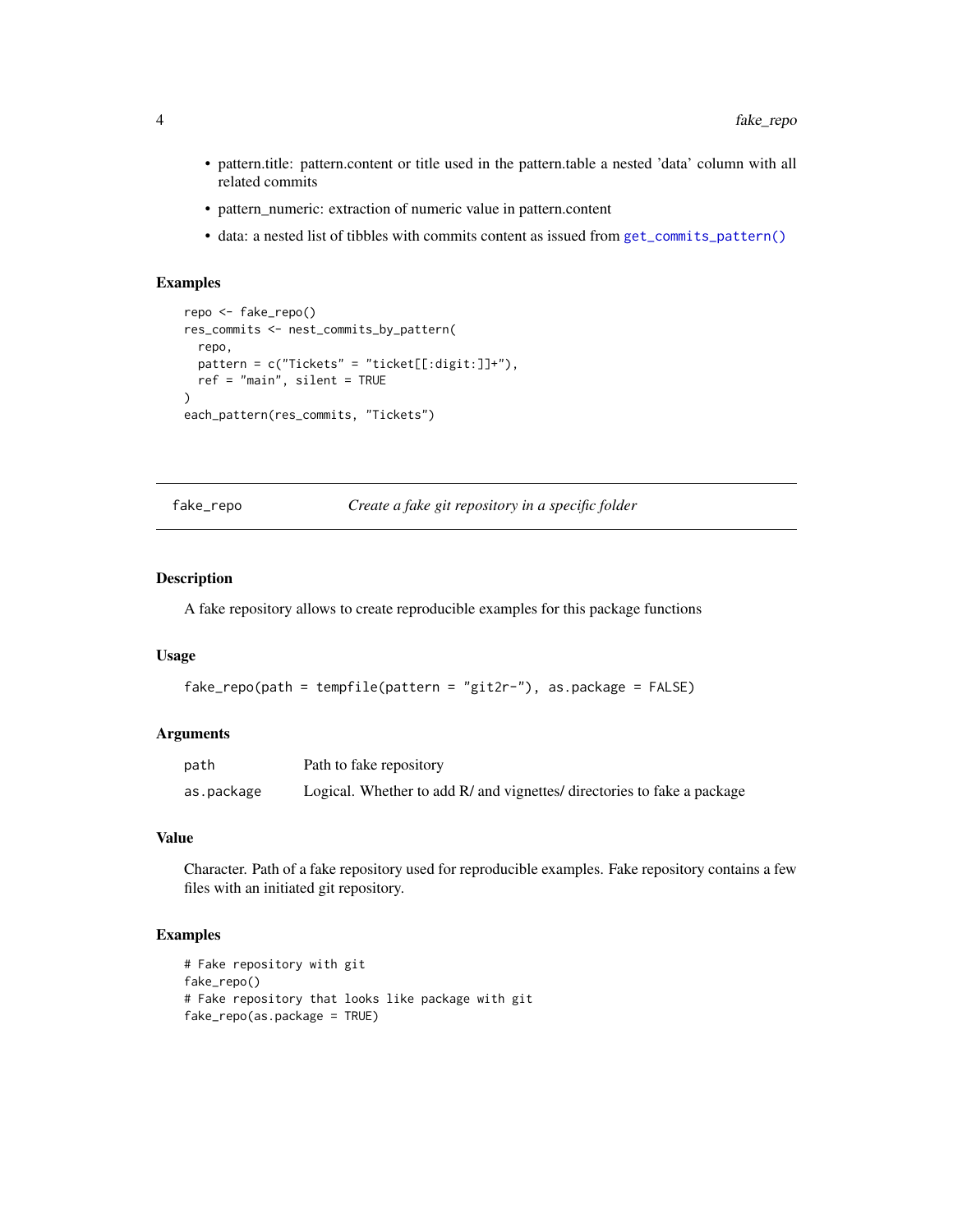<span id="page-4-1"></span><span id="page-4-0"></span>get\_commits\_pattern *Get commits associated with a text pattern*

# Description

Get commits associated with a text pattern

# Usage

```
get_commits_pattern(
  repo = "."pattern = c(Ticket = "#[[:digit:]]+"),pattern.table = NULL,
  ref = "main",
 path = NULL,
  silent = FALSE
\mathcal{L}
```
# Arguments

| repo          | a path to a repository or a git_repository object. Default is '.'                                                                                                                                                                                                    |
|---------------|----------------------------------------------------------------------------------------------------------------------------------------------------------------------------------------------------------------------------------------------------------------------|
| pattern       | Named vector with regex pattern to expose commits, like c("Issues" = "#\[\[:digit:\]\]")<br>for issues                                                                                                                                                               |
| pattern.table | data. frame with two columns: pattern and description of the pattern. This is<br>used as correspondence table to add some names to existing patterns.                                                                                                                |
| ref           | The name of a reference to list commits from e.g. a tag or a branch. The default<br>is NULL for the current branch.                                                                                                                                                  |
| path          | The path to a file. If not NULL, only commits modifying this file will be re-<br>turned. Note that modifying commits that occurred before the file was given its<br>present name are not returned; that is, the output of git log with --no-follow<br>is reproduced. |
| silent        | Logical. Whether to hide messages.                                                                                                                                                                                                                                   |
|               |                                                                                                                                                                                                                                                                      |

# Value

A tibble with one line for each commit, duplicated if associated with multiple patterns and the following columns:

- sha: sha of the commit
- summary: First line of the commit message
- message: Full content of the commit message
- author: author of the commit
- email: email of the author
- when: commit time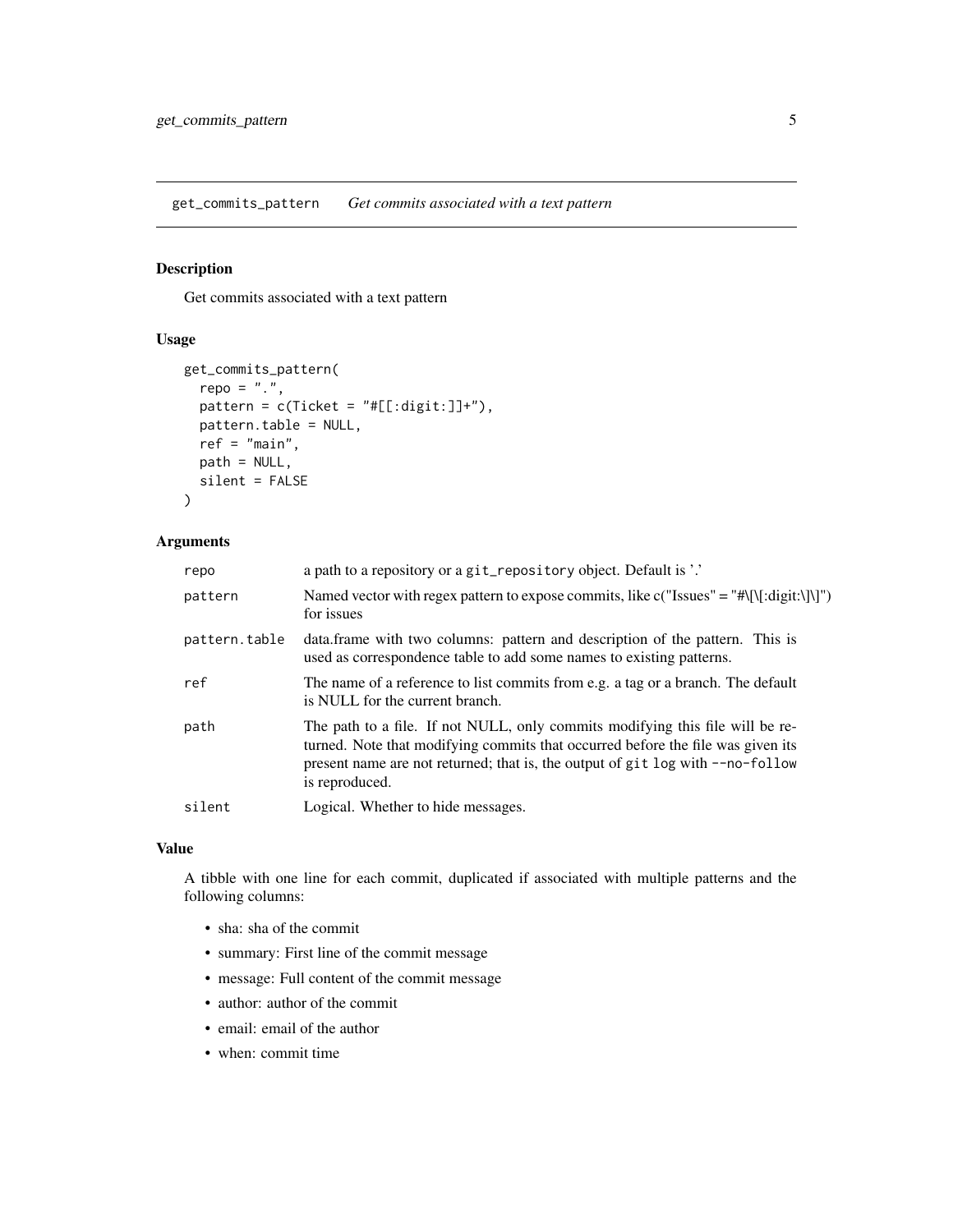- <span id="page-5-0"></span>• order: order of commit messages. 1 is the oldest.
- tag.name: name of tag associated with all commits since the last tag
- tag.message: message of the tagged commit
- pattern.type: name of the pattern found in the commit message
- pattern.content: pattern found in the commit message

# Examples

```
repo <- fake_repo()
get_commits_pattern(repo = repo, pattern = c("Ticket" = "#[[:digit:]]+"))
get_commits_pattern(repo = repo,
  pattern = c("Ticket" = "ticket[[:digit:]]+", "Issues" = "#[[:digit:]]+"))
```
get\_commits\_tags *Get commits associated chronologically with tags*

# Description

Get commits associated chronologically with tags

# Usage

```
get_commits_tags(repo = ".", ref = "main", path = NULL, silent = FALSE)
```
# Arguments

| repo   | a path to a repository or a git_repository object. Default is '.'                                                                                                                                                                                                    |
|--------|----------------------------------------------------------------------------------------------------------------------------------------------------------------------------------------------------------------------------------------------------------------------|
| ref    | The name of a reference to list commits from e.g. a tag or a branch. The default<br>is NULL for the current branch.                                                                                                                                                  |
| path   | The path to a file. If not NULL, only commits modifying this file will be re-<br>turned. Note that modifying commits that occurred before the file was given its<br>present name are not returned; that is, the output of git log with --no-follow<br>is reproduced. |
| silent | Logical. Whether to hide messages.                                                                                                                                                                                                                                   |

# Value

A tibble with one line for each commit and the following columns:

- sha: sha of the commit
- summary: First line of the commit message
- message: Full content of the commit message
- author: author of the commit
- email: email of the author
- when: commit time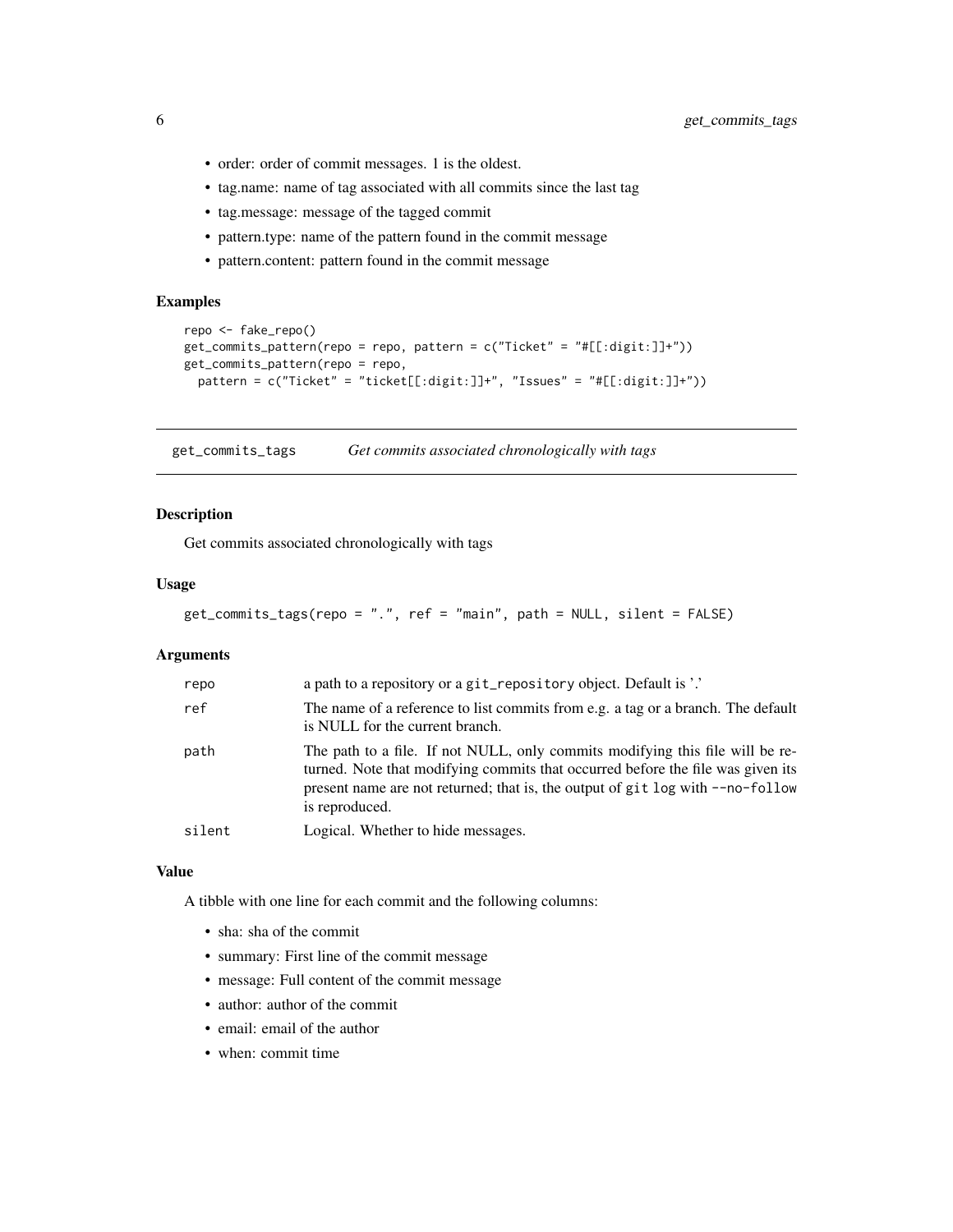#### <span id="page-6-0"></span>get\_info 7

- order: order of commit messages. 1 is the oldest.
- tag.name: name of tag associated with all commits since the last tag
- tag.message: message of the tagged commit

# Examples

```
repo <- fake_repo()
get_commits_tags(repo = repo)
```

| get_info | Get the first and last modification time for a specific file, based on |
|----------|------------------------------------------------------------------------|
|          | git $2r$ ::blame().                                                    |

# Description

Get the first and last modification time for a specific file, based on git2r::blame().

# Usage

```
get_info(path, repo = ".")
```
# Arguments

| path | path to the file        |
|------|-------------------------|
| repo | repo of the git project |

# Value

A list with information of the selected file:

- file: file name
- in\_repository: Logical. Whether the file has already been commit once in the git repository
- first\_modif: time of first modification. Commit time if in the git repository, system date of creation otherwise.
- last\_modif: time of last modification. Commit time if in the git repository, system date of last modification otherwise.

```
repo <- fake_repo()
get_info(list.files(repo)[1], repo = repo)
```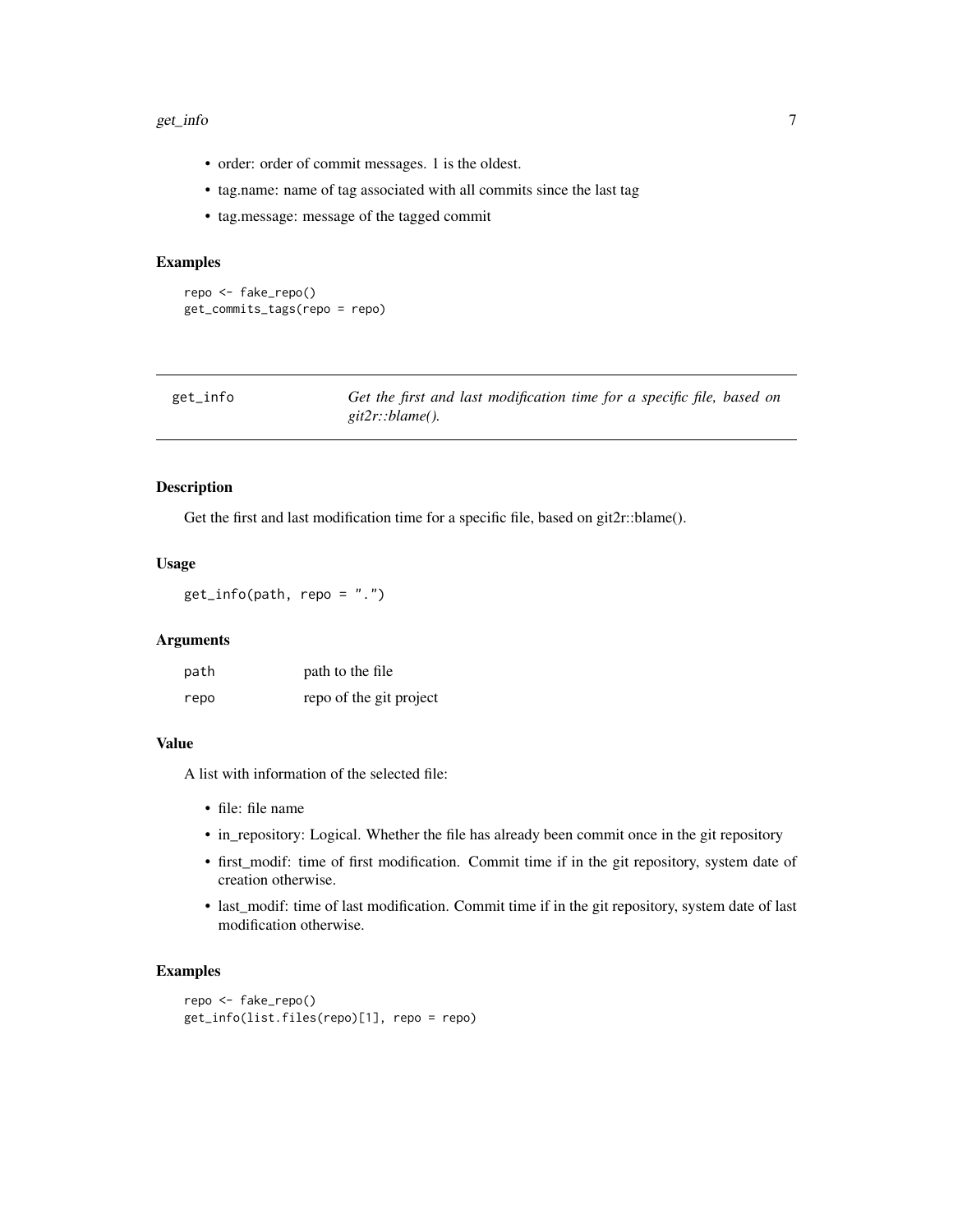<span id="page-7-0"></span>

# Description

Get the first and last modification time of files of a directory

# Usage

```
get_last_modif(repo = ".", path = "R", recursive = TRUE, untracked = TRUE)
```
# Arguments

| repo      | git repository                                         |
|-----------|--------------------------------------------------------|
| path      | Default to R folder. Use "" for the complete directory |
| recursive | Logical. Should the listing recurse into directories?  |
| untracked | Logical. Should the not tracked files be included?     |

# Value

A list of files with information of each file:

- file: file name
- in\_repository: Logical. Whether the file has already been commit once in the git repository
- first\_modif: time of first modification. Commit time if in the git repository, system date of creation otherwise.
- last\_modif: time of last modification. Commit time if in the git repository, system date of last modification otherwise.

```
repo <- fake_repo()
# Complete repository
get_last_modif(repo = repo, path = "")
repo <- fake_repo(as.package = TRUE)
# Complete repository
get_last_modif(repo = repo, path = "")
```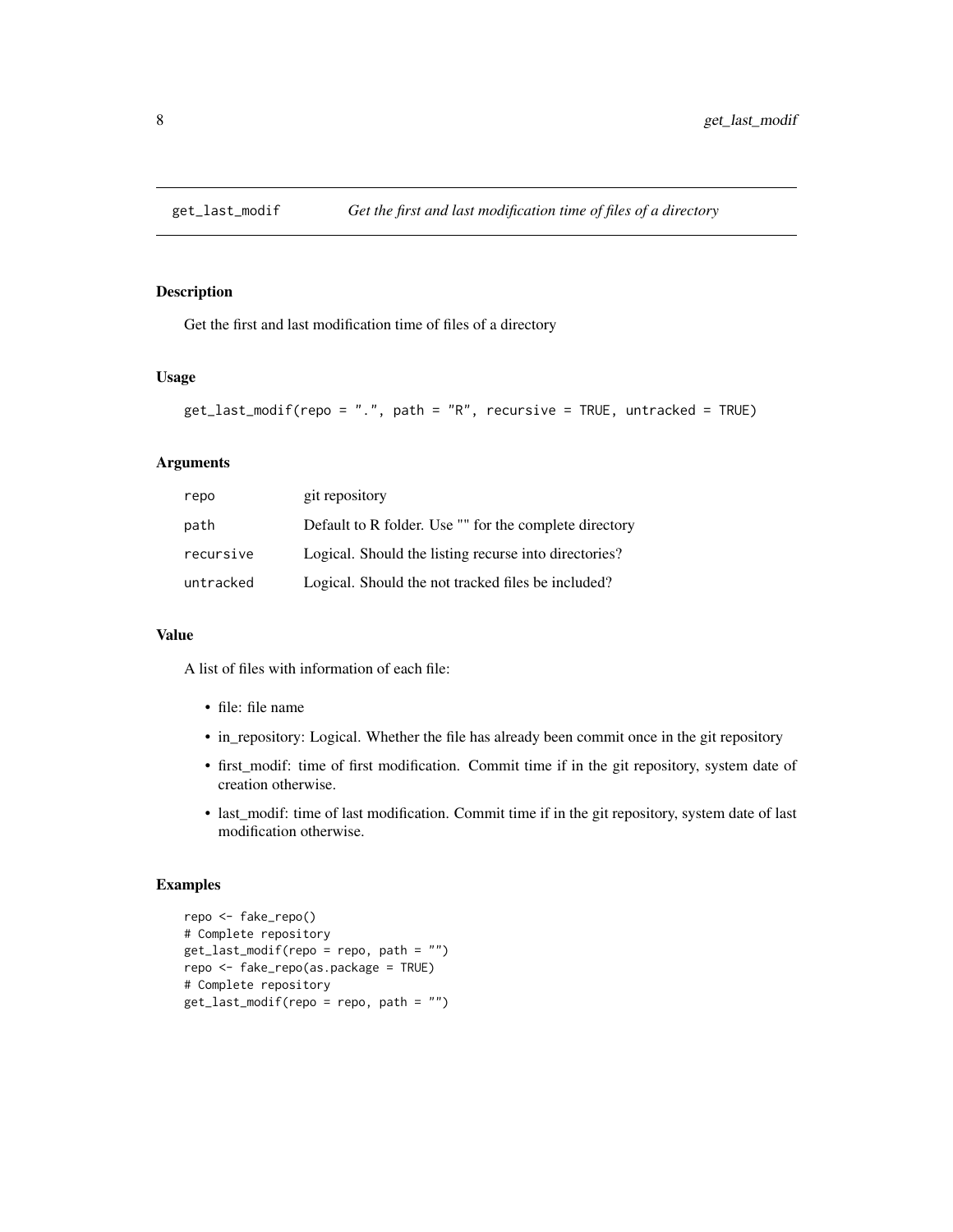# <span id="page-8-0"></span>Description

Read all commit messages of your local git repository and sort them according to tags or specific text pattern into chapters of a HTML book using 'bookdown'. Each chapter is a group of commits. The first page gives a summary of all the groups.

### Usage

```
git_down(
  repo = "."book_path = "gitdown",
 open = TRUE,author = "John Doe",
 pattern = c(Issues = "#[[:digit:]]+"),pattern.table = NULL,
 ref = "main",...
)
```
# Arguments

| repo          | The path to a repository. Default is.                                                                                                                 |
|---------------|-------------------------------------------------------------------------------------------------------------------------------------------------------|
| book_path     | The path to the bookdown output. Default is "gitdown".                                                                                                |
| open          | Should the bookdown be opened once compiled? Default is TRUE.                                                                                         |
| author        | Author of the bookdown                                                                                                                                |
| pattern       | Named vector with regex pattern to expose commits, like $c("Issues" = "\{\[:\]git:\]\}")$<br>for issues                                               |
| pattern.table | data. frame with two columns: pattern and description of the pattern. This is<br>used as correspondence table to add some names to existing patterns. |
| ref           | the name of the branch, by default main                                                                                                               |
| $\cdots$      | Other parameters to pass to rmarkdown:: render()                                                                                                      |

# Value

Path of the HTML gitbook saved in the repo/book\_path directory.

```
repo <- fake_repo()
if (rmarkdown::pandoc_available("2.0.0")) {
res <- git_down(repo, pattern = c("Tickets" = "ticket[[:digit:]]+", "Issues" = "#[[:digit:]]+"),
   open = FALSE)
}
```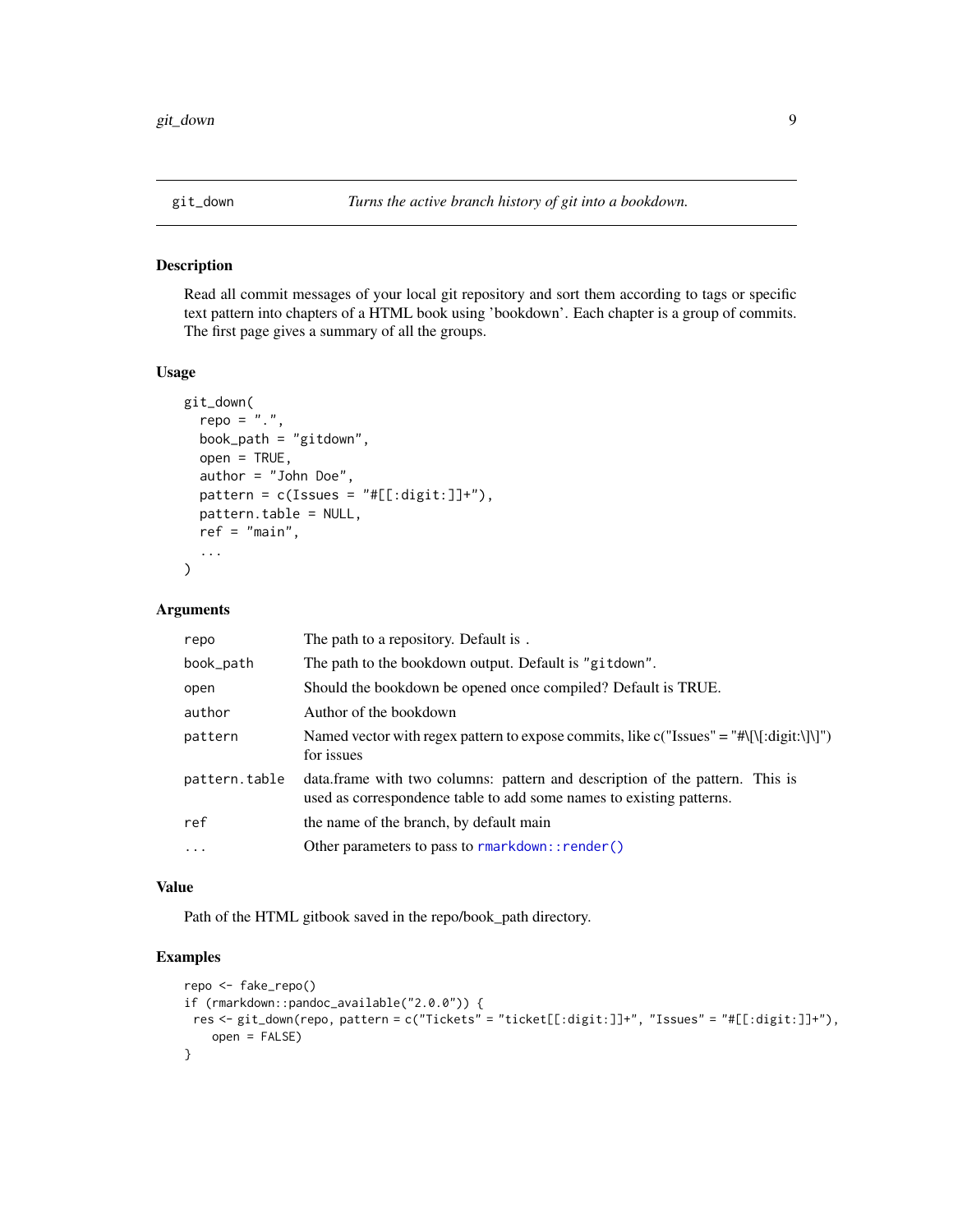```
## Not run:
# Open the book
 browseURL(res)
## End(Not run)
# With table of correspondence
pattern.table \leq data.frame(number = c("#2", "#1"),
  title = c("#2 A second issue to illustrate a blog post",
                       "#1 An example of issue"))
if (rmarkdown::pandoc_available("2.0.0")) {
  res <- git_down(repo, pattern = c("Issues" = "#[[:digit:]]+"),
   pattern.table = pattern.table, open = FALSE)
}
## Not run:
# Open the book
  browseURL(res)
## End(Not run)
```
nest\_commits\_by\_pattern

*Nest all commits by each pattern found in the commit messages*

# Description

Nest all commits by each pattern found in the commit messages

# Usage

```
nest_commits_by_pattern(
  repo,
 pattern = c(Issues = "#[[:digit:]]+"),pattern.table = NULL,
  ref = "main",
  silent = TRUE
\lambda
```
# Arguments

| repo          | a path to a repository or a git_repository object. Default is '.'                                                                                     |
|---------------|-------------------------------------------------------------------------------------------------------------------------------------------------------|
| pattern       | Named vector with regex pattern to expose commits, like c("Issues" = "#\[\[:digit:\]\]")<br>for issues                                                |
| pattern.table | data. frame with two columns: pattern and description of the pattern. This is<br>used as correspondence table to add some names to existing patterns. |
| ref           | The name of a reference to list commits from e.g. a tag or a branch. The default<br>is NULL for the current branch.                                   |
| silent        | Logical. Whether to hide messages.                                                                                                                    |

<span id="page-9-0"></span>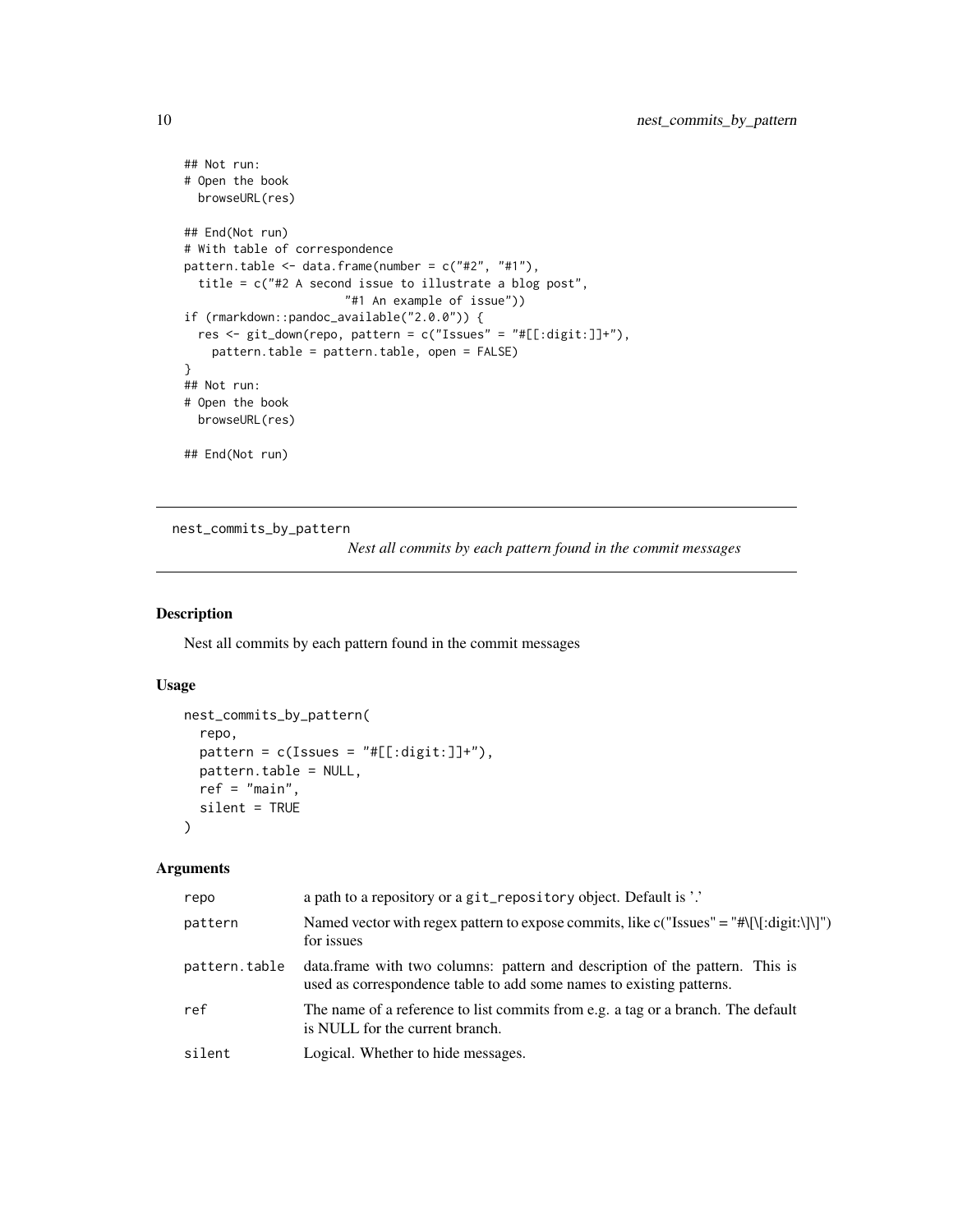# <span id="page-10-0"></span>present\_files 11

# Value

A tibble with a row for each different pattern found in commit messages and following columns:

- pattern.type: name of the pattern found in the commit message
- pattern.content: pattern found in the commit message
- pattern.title: pattern.content or title used in the pattern.table a nested 'data' column with all related commits
- pattern\_numeric: extraction of numeric value in pattern.content
- link\_pattern: internal url of the pattern in the future HTML gitbook
- data: a nested list of tibbles with commits content as issued from [get\\_commits\\_pattern\(\)](#page-4-1)

# Examples

```
repo <- fake_repo()
nest_commits_by_pattern(repo)
# With table of correspondence
pattern.table <- data.frame(
  number = c("#2", "#1", "#1000"),
  title = c("#2 A second issue to illustrate a blog post",
            "#1 An example of issue",
            "#1000 issue with no commit"))
 nest_commits_by_pattern(
  repo,
  pattern.table = pattern.table,
  pattern = c("Tickets" = "ticket[[:digit:]]+", " Issues" = "#[[:digit:]]+"))
```

| present_files | Presenting results of files and last modification time in a printed table |
|---------------|---------------------------------------------------------------------------|
|               | using 'kable()'                                                           |

# **Description**

Presenting results of files and last modification time in a printed table using 'kable()'

### Usage

```
present_files(repo = ".", path = "R", recursive = TRUE, untracked = TRUE)
```
# Arguments

| repo      | git repository                                         |
|-----------|--------------------------------------------------------|
| path      | Default to R folder. Use "" for the complete directory |
| recursive | Logical. Should the listing recurse into directories?  |
| untracked | Logical. Should the not tracked files be included?     |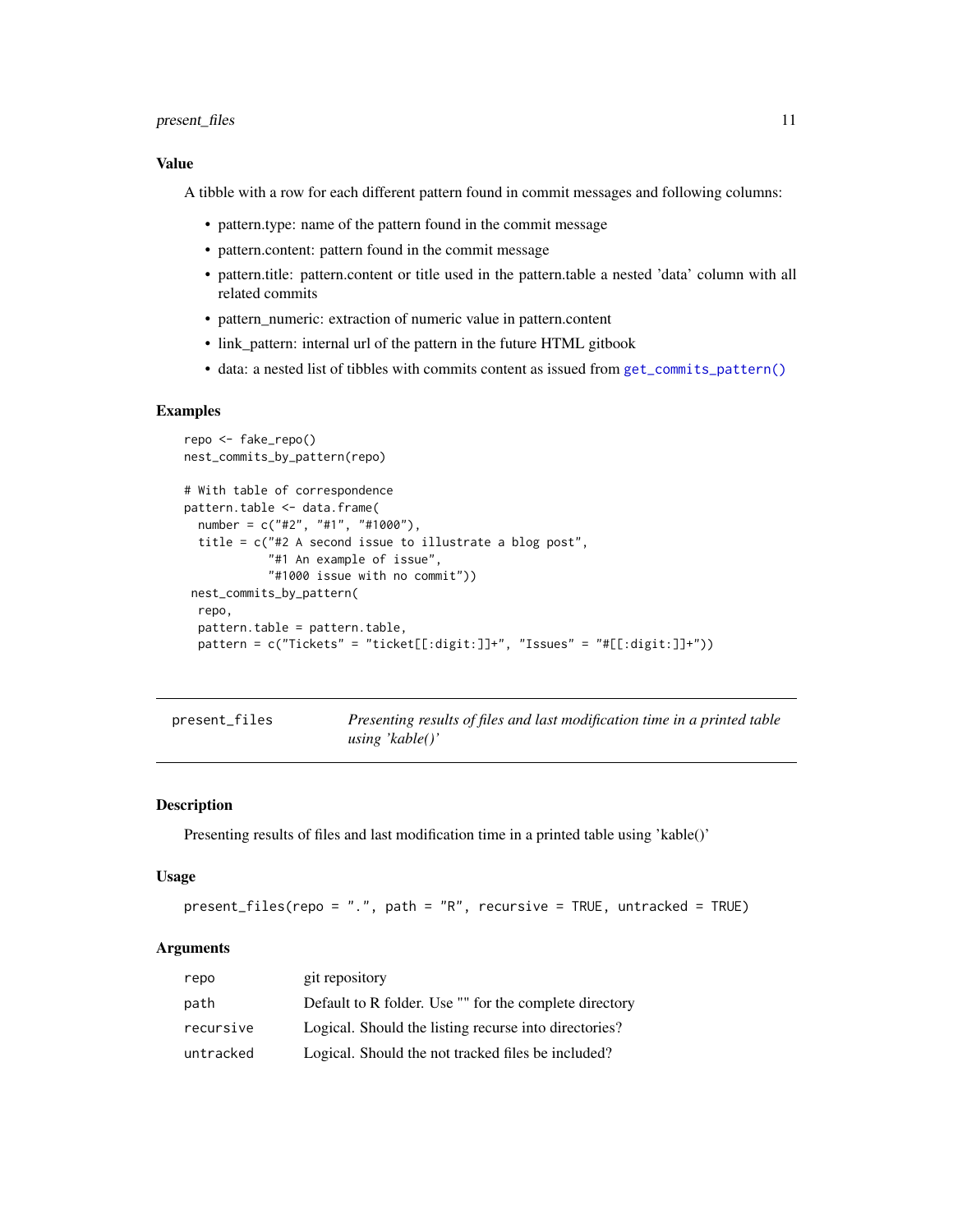# Value

A 'kable()' output to be included in a markdown file

# Examples

repo <- fake\_repo(as.package = TRUE) cat(present\_files(repo))